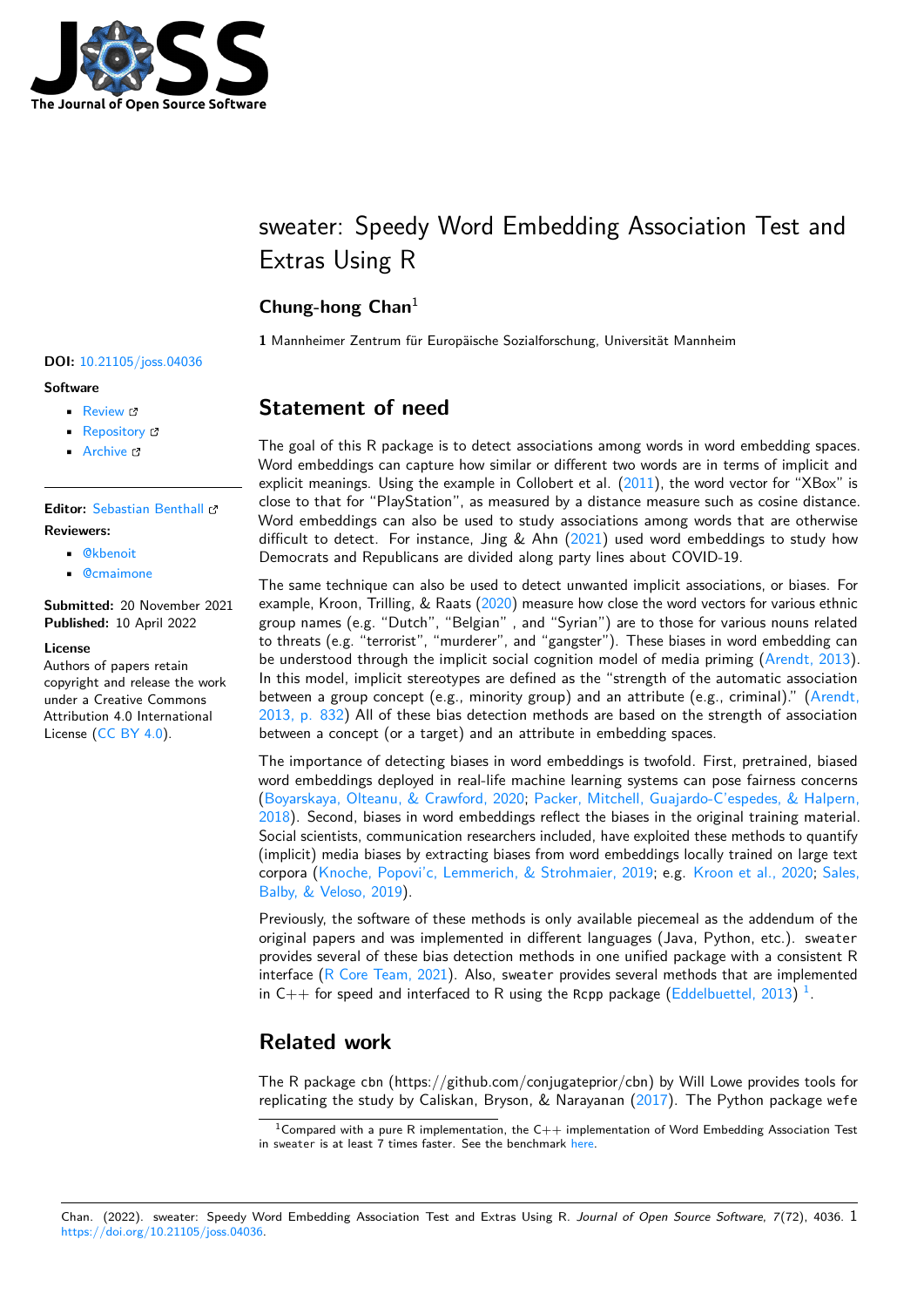

(Badilla, Bravo-Marquez,  $\&$  P'erez, 2020) provides several methods for bias evaluation in a unified (Python) interface.

### **Usage**

In this section, I demonstrate how the package can be used to detect biases and reproduce some published findings.

#### **Word Embeddings**

The input word embedding w is a dense  $m \times n$  matrix, where m is the total size of the vocabulary in the training corpus and  $n$  is the vector dimension size.

sweater supports input word embeddings,  $w$ , in several formats. For locally trained word embeddings, output from the R packages word2vec [\(Wijffels, 2021\)](#page-7-4), rsparse [\(Selivanov,](#page-7-5) [2020\)](#page-7-5) and text2vec [\(Selivanov, Bickel, & Wang, 2020\)](#page-7-6) can be used directly with the packages primary functions, such as query  $^2$  $^2$ . Pretrained word embeddings in the so-called "word2vec" file format, such as those obtained online  $3$ , can be converted to the dense numeric matrix format required with the read\_word2vec function.

The package also provides three trimmed word embeddings for experimentation: googlenews [\(Mikolov, Sutskever, Chen, Corrado, & Dean, 2013\)](#page-7-7), glove\_math [\(Pennington et al., 2014\)](#page-7-8) , and small\_reddit [\(An, Kwak, & Ahn, 2018\)](#page-6-8).

#### **Query**

sweater uses the concept of a query [\(Badilla et al., 2020\)](#page-6-7) to study associations in  $w$  and the  $STAB$  notation from Brunet, Alkalay-Houlihan, Anderson, & Zemel [\(2019\)](#page-6-9) to form a query. A query contains two or more sets of seed words (wordsets selected by the individual administering the test, sometimes called "seed lexicons" or "dictionaries"). Among these seed wordsets, there should be at least one set of target words and one set of attribute words.

In the situation of bias detection, target words are words that **should** have no bias and usually represent the concept one would like to probe for biases. For instance, Garg, Schiebinger, Jurafsky, & Zou [\(2018\)](#page-6-10) investigated the "women bias" of occupation-related words and their target words contain "nurse", "mathematician", and "blacksmith". These words can be used as target words because in an ideal world with no "women bias" associated with occupations, these occupation-related words should have no gender association.

Target words are denoted as wordsets  $S$  and  $T$ . All methods require  $S$  while  $T$ is only required for Word Embedding Association Test (WEAT). For instance, the study of gender stereotypes in academic pursuits by Caliskan et al.  $(2017)$  used  $S =$  ${math, algebra, geometry, calculus, equations, \ldots}$  and  $\mathcal{T} = {poetry, art, dance, literature, novel, \ldots}$ 

In the situation of bias detection, attribute words are words that have known properties in relation to the bias. They are denoted as wordsets  $A$  and  $B$ . All methods require both wordsets except Mean Average Cosine Similarity [\(Manzini, Lim, Tsvetkov, & Black, 2019\)](#page-7-9). For instance, the study of gender stereotypes by Caliskan et al. [\(2017\)](#page-6-6) used  $A = \{he, son, his, him, ...\}$ and  $\mathcal{B} = \{she, daughter, hers, her, ...\}$ . In some applications, popular off-the-shelf sentiment dictionaries can also be used as A and B (e.g. [Sweeney & Najafian, 2020\)](#page-7-10). That being said, it is up to the researchers to select and derive these seed words in a query. However, the selection of seed words has been shown to be the most consequential part of the entire analysis

<span id="page-1-0"></span><sup>&</sup>lt;sup>2</sup>The vignette of text2vec provides a guide on how to locally train word embeddings using the GLoVE algorithm [\(Pennington, Socher, & Manning, 2014\)](#page-7-8). https://cran.r-project.org/web/packages/text2vec/vignettes/glove.html

<span id="page-1-1"></span><sup>&</sup>lt;sup>3</sup>For example, the [pretrained GLoVE word embeddings,](https://nlp.stanford.edu/projects/glove/) [pretrained word2vec word embeddings](https://wikipedia2vec.github.io/wikipedia2vec/pretrained/) and pretrained [fastText word embeddings.](https://fasttext.cc/docs/en/english-vectors.html)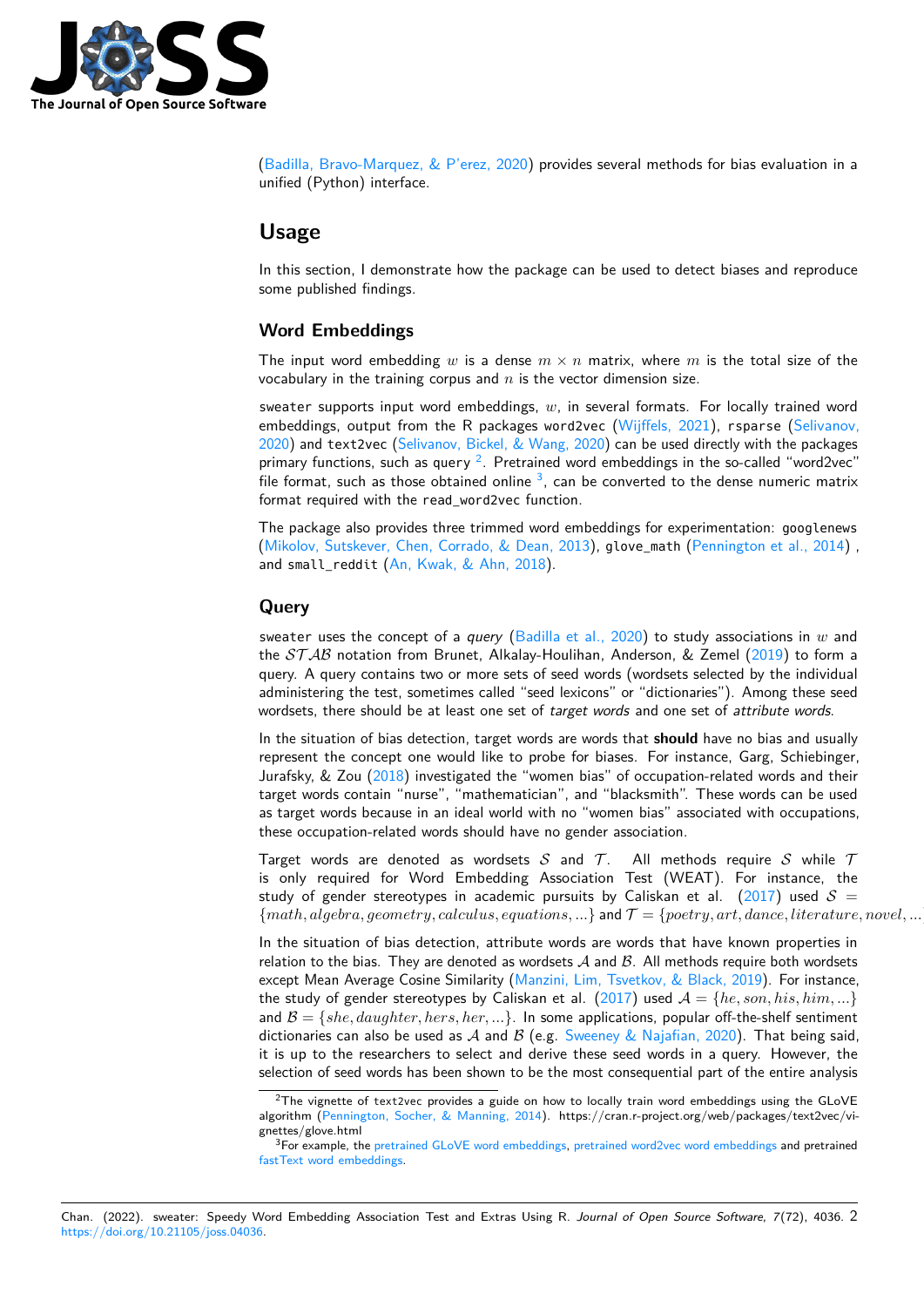

[\(Antoniak & Mimno, 2021;](#page-6-11) [Du, Fang, & Nguyen, 2021\)](#page-6-12). Please read Antoniak & Mimno [\(2021\)](#page-6-11) for recommendations.

#### **Supported methods**

Table 1 lists all methods supported by sweater. The function query is used to conduct a query. The function calculate es can be used for some methods to calculate the effect size representing the overall bias of  $w$  from the query.

| Method                                                                      | Target words    | Attribute words            |
|-----------------------------------------------------------------------------|-----------------|----------------------------|
| Mean Average Cosine Similarity (Manzini et<br>al., 2019)                    | S               | А                          |
| Relative Norm Distance (Garg et al., 2018)                                  | S               | $\mathcal{A}, \mathcal{B}$ |
| Relative Negative Sentiment Bias (Sweeney &<br>Najafian, 2020) <sup>4</sup> | S               | A, B                       |
| SemAxis (An et al., 2018)                                                   | S               | A, B                       |
| Normalized Association Score (Caliskan et al.,<br>2017)                     | S               | A, B                       |
| Embedding Coherence Test (Dev & Phillips,<br>2019)                          | S               | A. B                       |
| Word Embedding Association Test (Caliskan<br>et al., 2017)                  | $S \mathcal{T}$ | A. B                       |

|  |  |  | Table 1: All methods supported by sweater |  |  |
|--|--|--|-------------------------------------------|--|--|
|--|--|--|-------------------------------------------|--|--|

### **Example 1**

Relative Norm Distance (RND) [\(Garg et al., 2018\)](#page-6-10) is calculated with two sets of attribute words. The following analysis reproduces the calculation of "women bias" values in Garg et al. [\(2018\)](#page-6-10). The publicly available word2vec word embeddings trained on the Google News corpus is used [\(Mikolov et al., 2013\)](#page-7-7). Words such as "nurse", "midwife" and "librarian" are more associated with female, as indicated by the positive relative norm distance (Figure 1).

#### library(sweater)

```
S1 <- c("janitor", "statistician", "midwife", "bailiff", "auctioneer",
       "photographer", "geologist", "shoemaker", "athlete", "cashier",
       "dancer", "housekeeper", "accountant", "physicist", "gardener",
       "dentist", "weaver", "blacksmith", "psychologist", "supervisor",
       "mathematician", "surveyor", "tailor", "designer", "economist",
       "mechanic", "laborer", "postmaster", "broker", "chemist",
       "librarian", "attendant", "clerical", "musician", "porter",
       "scientist", "carpenter", "sailor", "instructor", "sheriff",
       "pilot", "inspector", "mason", "baker", "administrator",
       "architect", "collector", "operator", "surgeon", "driver",
       "painter", "conductor", "nurse", "cook", "engineer", "retired",
       "sales", "lawyer", "clergy", "physician", "farmer", "clerk",
       "manager", "guard", "artist", "smith", "official", "police",
       "doctor", "professor", "student", "judge", "teacher", "author",
       "secretary", "soldier")
A1 <- c("he", "son", "his", "him", "father", "man", "boy", "himself",
        "male", "brother", "sons", "fathers", "men", "boys", "males",
```
 $4$ Experimental support for quanteda dictionaries [\(Benoit et al., 2018\)](#page-6-14) is current available for this method. The support will be expanded to all methods later.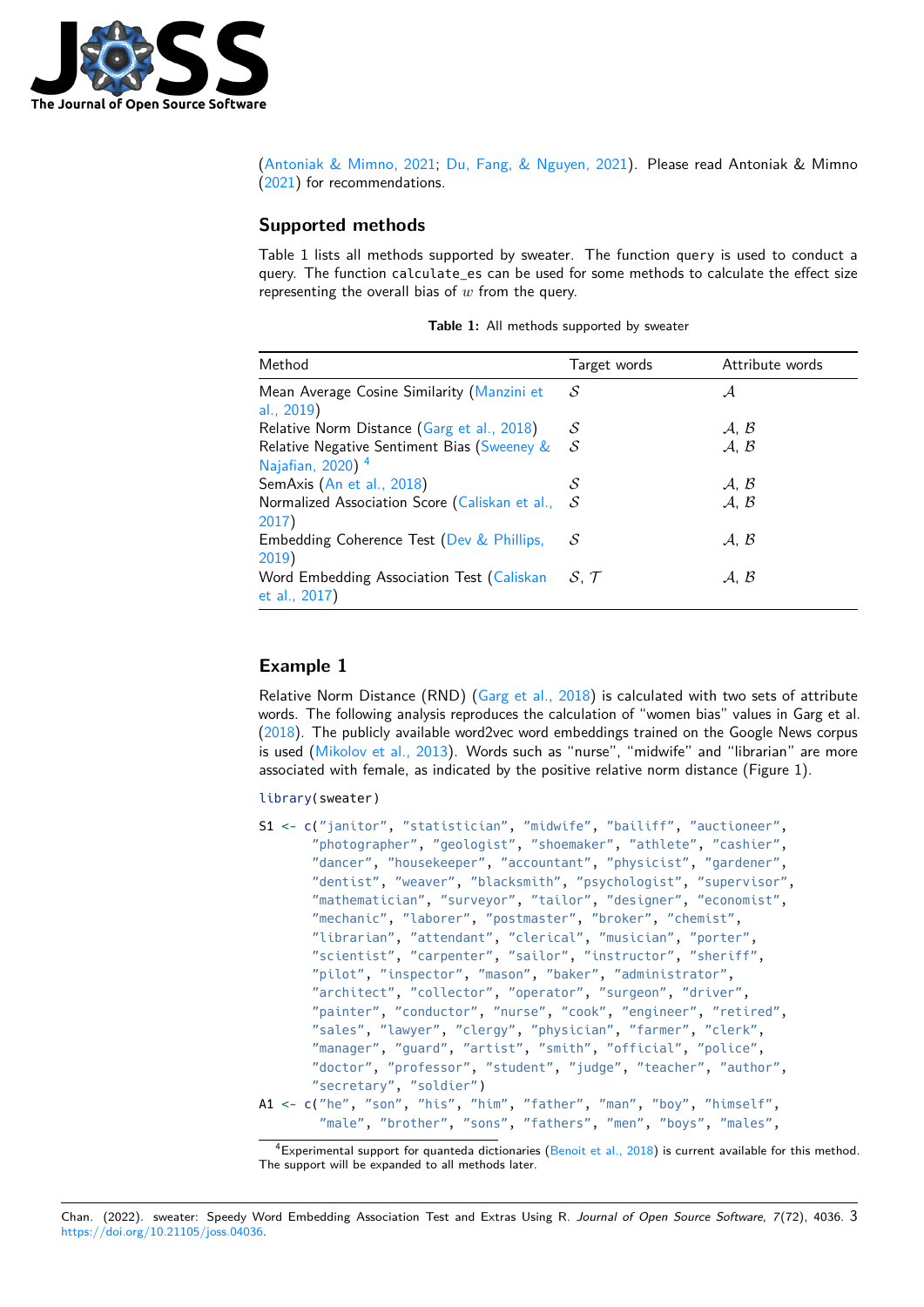

```
"brothers", "uncle", "uncles", "nephew", "nephews")
B1 <- c("she", "daughter", "hers", "her", "mother", "woman", "girl",
       "herself", "female", "sister", "daughters", "mothers", "women",
       "girls", "females", "sisters", "aunt", "aunts", "niece", "nieces")
res_rnd_male <- query(w = goodenews, S_words = S1,
                     A_ words = A1, B_ words= B1,
                     method = "rnd")plot(res_rnd_male)
```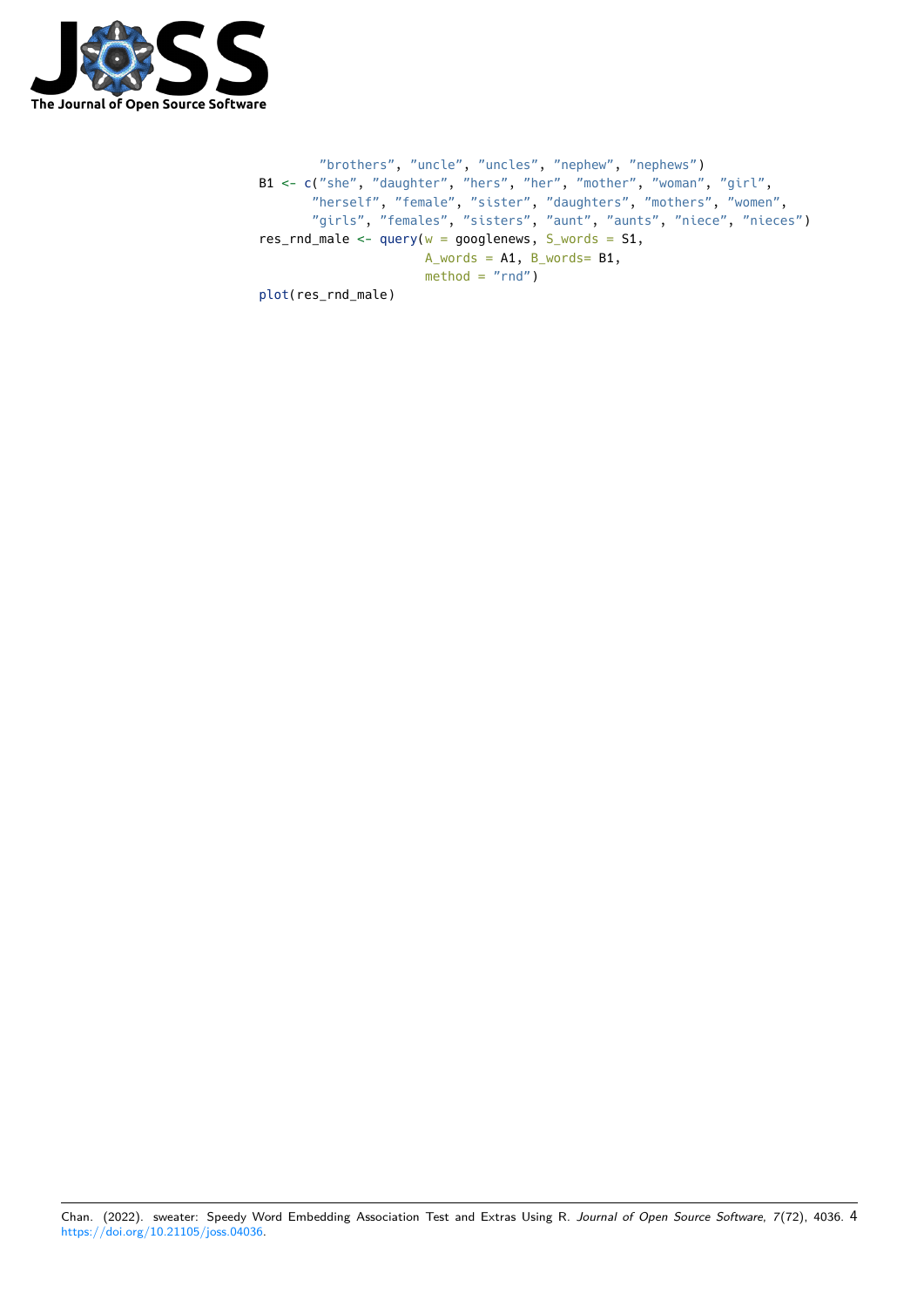



**Figure 1:** Bias of words in the target wordset according to relative norm distance

Chan. (2022). sweater: Speedy Word Embedding Association Test and Extras Using R. Journal of Open Source Software, 7(72), 4036. 5 [https://doi.org/10.21105/joss.04036.](https://doi.org/10.21105/joss.04036)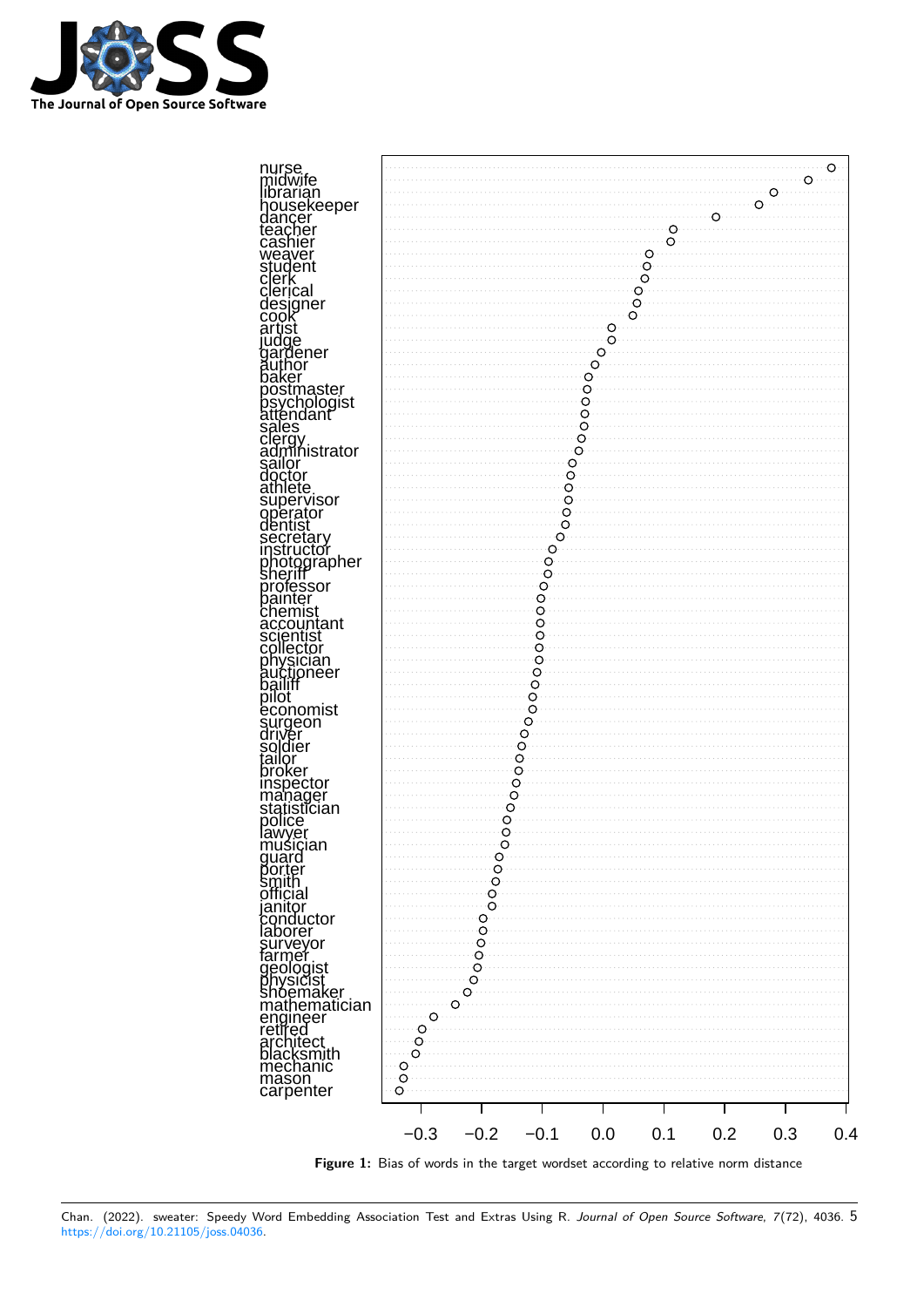

#### **Example 2**

Word Embedding Association Test (WEAT) [\(Caliskan et al., 2017\)](#page-6-6) requires all four wordsets of S, T, A, and B. The method is modeled after the Implicit Association Test (IAT) [\(Nosek,](#page-7-12) [Greenwald, & Banaji, 2005\)](#page-7-12) and it measures the relative strength of  $S$ 's association with  $A$  to  $\beta$  against the same of  $\mathcal T$ . The effect sizes calculated from a large corpus, as shown by Caliskan et al. [\(2017\)](#page-6-6), are comparable to the published IAT effect sizes obtained from volunteers.

In this example, the publicly available GLoVE embeddings made available by the original Stanford Team [\(Pennington et al., 2014\)](#page-7-8) were used. In the following example, the calculation of "Math vs Arts" gender bias in Caliskan et al.  $(2017)$  is reproduced. In this example, the positive effect size indicates the words in the wordset  $S$  are more associated with males than are the words in wordset  $\mathcal{T}$ .

```
S2 <- c("math", "algebra", "geometry", "calculus", "equations",
         "computation", "numbers", "addition")
T2 <- c("poetry", "art", "dance", "literature", "novel", "symphony",
         "drama", "sculpture")
A2 <- c("male", "man", "boy", "brother", "he", "him", "his", "son")
B2 <- c("female", "woman", "girl", "sister", "she", "her", "hers",
         "daughter")
sw \leq query(w = qlove \text{ mod } n),
              S_ words = S_2, T_ words = T_2,
              A_ words = A2, B_ words = B2)
sw
##
## -- sweater object ------------------------------------------------------------------------------------------------------------------------------------------
## Test type: weat
## Effect size: 1.055015
##
## -- Functions -----------------------------------------------------------------------------------------------------------------------------------------------
## * `calculate_es()`: Calculate effect size
## * `weat resampling()`: Conduct statistical test
The statistical significance of the effect size can be evaluated using the function weat resamp
ling.
weat_resampling(sw)
##
## Resampling approximation of the exact test in Caliskan et al. (2017)
##
## data: sw
## bias = 0.024865, p-value = 0.0171
## alternative hypothesis: true bias is greater than 7.245425e-05
## sample estimates:
## bias
```
## 0.02486533

### **Acknowledgements**

The development of this package was supported by the Federal Ministry for Family Affairs, Senior Citizens, Women and Youth (Bundesministerium für Familie, Senioren, Frauen und Jugend),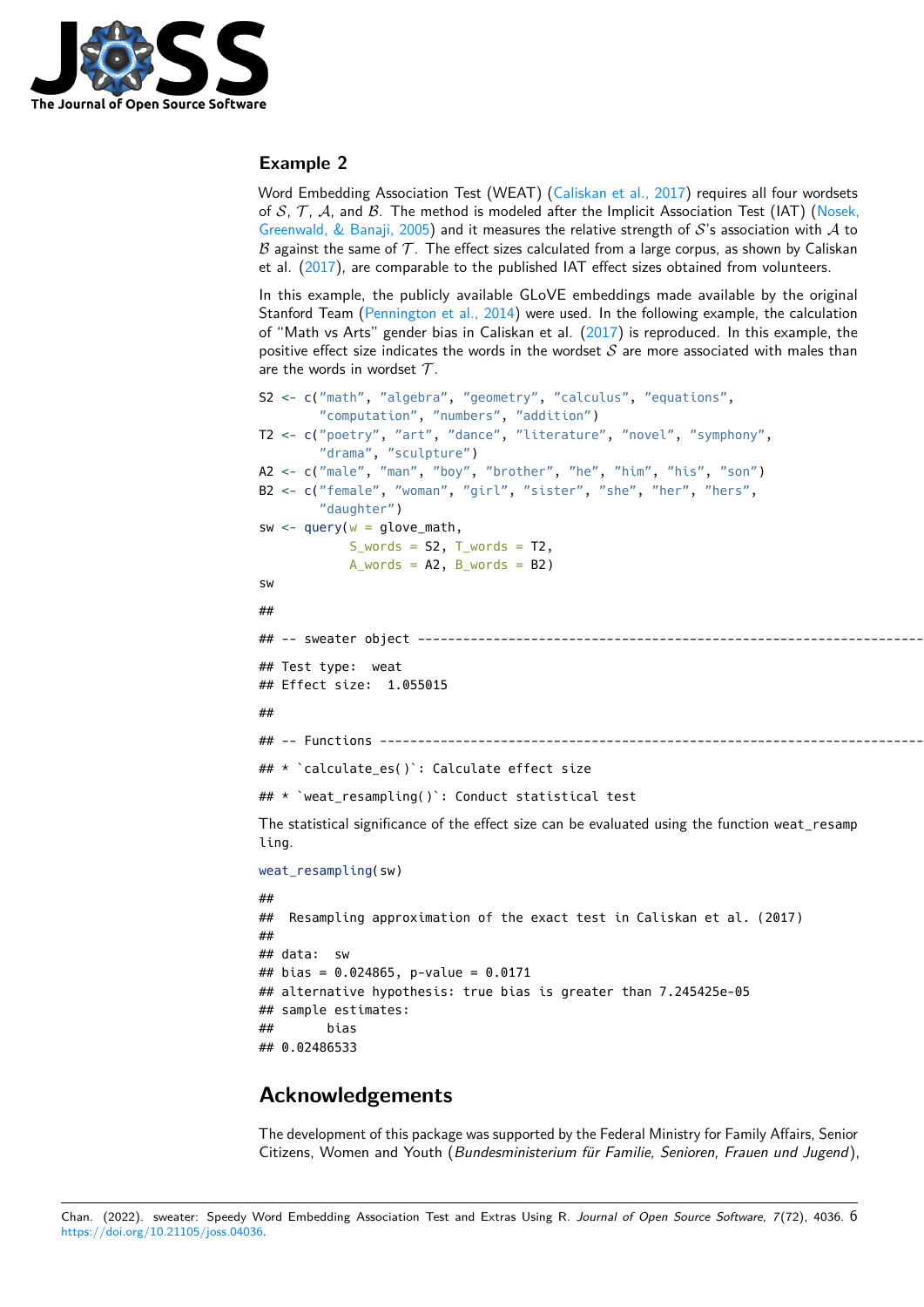

the Federal Republic of Germany – Research project: "Erfahrungen von Alltagsrassismus und medienvermittelter Rassismus in der (politischen) Öffentlichkeit".

### **References**

- <span id="page-6-8"></span>An, J., Kwak, H., & Ahn, Y.-Y. (2018). Semaxis: A lightweight framework to characterize domain-specific word semantics beyond sentiment.  $arXiv$  preprint  $arXiv:1806.05521$ . doi[:10.18653/v1/p18-1228](https://doi.org/10.18653/v1/p18-1228)
- <span id="page-6-11"></span>Antoniak, M., & Mimno, D. (2021). Bad seeds: Evaluating lexical methods for bias measurement. Proceedings of the 59th Annual Meeting of the Association for Computational Linguistics and the 11th International Joint Conference on Natural Language Processing (Volume 1: Long Papers) (pp. 1889–1904). doi[:10.18653/v1/2021.acl-long.148](https://doi.org/10.18653/v1/2021.acl-long.148)
- <span id="page-6-2"></span>Arendt, F. (2013). Dose-dependent media priming effects of stereotypic newspaper articles on implicit and explicit stereotypes. Journal of Communication, 63(5), 830–851. doi[:10.1111/jcom.12056](https://doi.org/10.1111/jcom.12056)
- <span id="page-6-7"></span>Badilla, P., Bravo-Marquez, F., & P'erez, J. (2020). WEFE: The word embeddings fairness evaluation framework. IJCAI (pp. 430–436). doi[:10.24963/ijcai.2020/60](https://doi.org/10.24963/ijcai.2020/60)
- <span id="page-6-14"></span>Benoit, K., Watanabe, K., Wang, H., Nulty, P., Obeng, A., Müller, S., & Matsuo, A. (2018). Quanteda: An R package for the quantitative analysis of textual data. Journal of Open Source Software, 3(30), 774. doi[:10.21105/joss.00774](https://doi.org/10.21105/joss.00774)
- <span id="page-6-3"></span>Boyarskaya, M., Olteanu, A., & Crawford, K. (2020). Overcoming Failures of Imagination in AI Infused System Development and Deployment. arXiv preprint arXiv:2011.13416.
- <span id="page-6-9"></span>Brunet, M.-E., Alkalay-Houlihan, C., Anderson, A., & Zemel, R. (2019). Understanding the origins of bias in word embeddings. International conference on machine learning (pp. 803–811).
- <span id="page-6-6"></span>Caliskan, A., Bryson, J. J., & Narayanan, A. (2017). Semantics derived automatically from language corpora contain human-like biases. Science, 356(6334), 183–186. doi[:10.1126/sci](https://doi.org/10.1126/science.aal4230)[ence.aal4230](https://doi.org/10.1126/science.aal4230)
- <span id="page-6-0"></span>Collobert, R., Weston, J., Bottou, L., Karlen, M., Kavukcuoglu, K., & Kuksa, P. (2011). Natural language processing (almost) from scratch. Journal of machine learning research, 12(ARTICLE), 2493–2537.
- <span id="page-6-13"></span>Dev, S., & Phillips, J. (2019). Attenuating bias in word vectors. The 22nd international conference on artificial intelligence and statistics (pp. 879–887). PMLR.
- <span id="page-6-12"></span>Du, Y., Fang, Q., & Nguyen, D. (2021). Assessing the reliability of word embedding gender bias measures. arXiv preprint arXiv:2109.04732. doi[:10.18653/v1/2021.emnlp-main.785](https://doi.org/10.18653/v1/2021.emnlp-main.785)
- <span id="page-6-5"></span>Eddelbuettel, D. (2013). Seamless R and  $C_{++}$  Integration with Rcpp. doi[:10.1007/978-1-](https://doi.org/10.1007/978-1-4614-6868-4) [4614-6868-4](https://doi.org/10.1007/978-1-4614-6868-4)
- <span id="page-6-10"></span>Garg, N., Schiebinger, L., Jurafsky, D., & Zou, J. (2018). Word embeddings quantify 100 years of gender and ethnic stereotypes. Proceedings of the National Academy of Sciences, 115(16), E3635–E3644. doi[:10.1073/pnas.1720347115](https://doi.org/10.1073/pnas.1720347115)
- <span id="page-6-1"></span>Jing, E., & Ahn, Y.-Y. (2021). Characterizing partisan political narrative frameworks about COVID-19 on Twitter. EPJ data science, 10(1), 53. doi[:10.1140/epjds/s13688-021-00308-](https://doi.org/10.1140/epjds/s13688-021-00308-4) [4](https://doi.org/10.1140/epjds/s13688-021-00308-4)
- <span id="page-6-4"></span>Knoche, M., Popovi'c, R., Lemmerich, F., & Strohmaier, M. (2019). Identifying biases in politically biased wikis through word embeddings. Proceedings of the 30th ACM conference on hypertext and social media (pp. 253–257). doi[:10.1145/3342220.3343658](https://doi.org/10.1145/3342220.3343658)